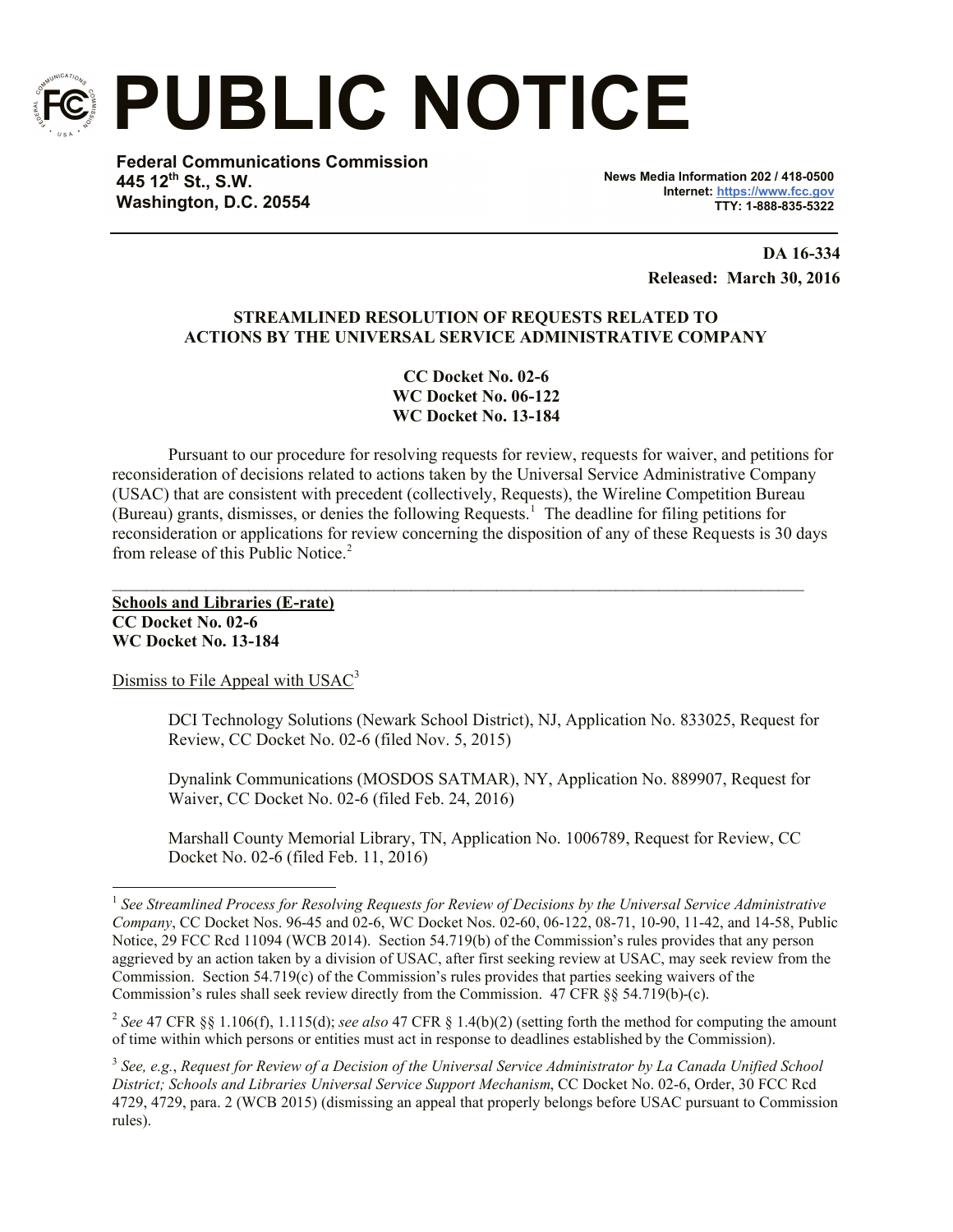St. Mary Mother of Jesus School, NY, Application No. 803722, Request for Waiver, CC Docket No. 02-6 (filed Nov. 2, 2015)

### Dismiss for Failure to Comply with the Commission's Basic Filing Requirements<sup>4</sup>

Rebecca Diaz, PR, No Application Number Given, Request for Review, CC Docket No. 02-6 (filed Feb. 22, 2016)

Rebecca Diaz, PR, No Application Number Given, Request for Waiver, CC Docket No. 02-6 (filed Mar. 3, 2016)

Salt Creek School District 48, IL, No Application Number Given, CC Docket No. 02-6 (filed Feb. 25, 2016)

## Dismiss on Reconsideration<sup>5</sup>

 $\overline{\phantom{a}}$ 

LEAP Academy University Charter School, Inc., NJ, Application No. 251684, Petition for Reconsideration, CC Docket No. 02-6 (filed Apr. 20, 2012)<sup>6</sup>

Sacred Heart School, NY, Application Nos. 988062, 988234, Petition for Reconsideration, CC Docket No. 02-6 (filed Jan. 12, 2016)

St. Joseph High School, VI, Application No. 170343, Petition for Reconsideration, CC Docket No. 02-6 (filed Mar. 23, 2012)

St. Mary's Catholic School, VI, Application No. 170197, Petition for Reconsideration, CC Docket No. 02-6 (filed Mar. 23, 2012)

 $47$  CFR § 54.721 (setting forth general filing requirements for requests for review of decisions issued by the Administrator, including the requirement that the request for review include supporting documentation); *see also Wireline Competition Bureau Reminds Parties of Requirements for Request for Review of Decisions by the Universal Service Administrative Company*, CC Docket Nos. 96-45, 02-6, WC Docket Nos. 02-60, 06-122, 10-90, 11-42, 13-184, 14-58, Public Notice, 29 FCC Rcd 13874 (WCB 2014) (reminding parties submitting appeals to the Bureau of the general filing requirements contained in the Commission's rules which, along with a proper caption and reference to the applicable docket number, require (1) a statement setting forth the party's interest in the matter presented for review; (2) a full statement of relevant, material facts with supporting affidavits and documentation; (3) the question presented for review, with reference, where appropriate, to the relevant Commission rule, order or statutory provision; and (4) a statement of the relief sought and the relevant statutory or regulatory provision pursuant to which such relief is sought); *Universal Service Contribution Methodology; Request for Review by Alternative Phone, Inc. and Request for Waiver*, WC Docket No. 06-122, Order, 26 FCC Rcd 6079 (WCB 2011) (dismissing without prejudice a request for review that failed to meet the requirements of section 54.721 of the Commission's rules).

<sup>5</sup> *See, e.g., Requests for Waiver and Review of Decisions of the Universal Service Administrator by Allan Shivers Library et al.; Schools and Libraries Universal Service Support Mechanism,* CC Docket No. 02-6, Order, 29 FCC Rcd 10356, 10357, para. 2 (WCB 2014) (*Allan Shivers Library Order*) (dismissing petitions for reconsideration that fail to identify any material error, omission, or reason warranting reconsideration, and rely on arguments that have been fully considered and rejected by the Bureau within the same proceeding).

 $6$  Although this filing is styled as an appeal, under 47 CFR 1.106, it should be treated as a Petition for Reconsideration because it requests reconsideration of an action taken by the Bureau.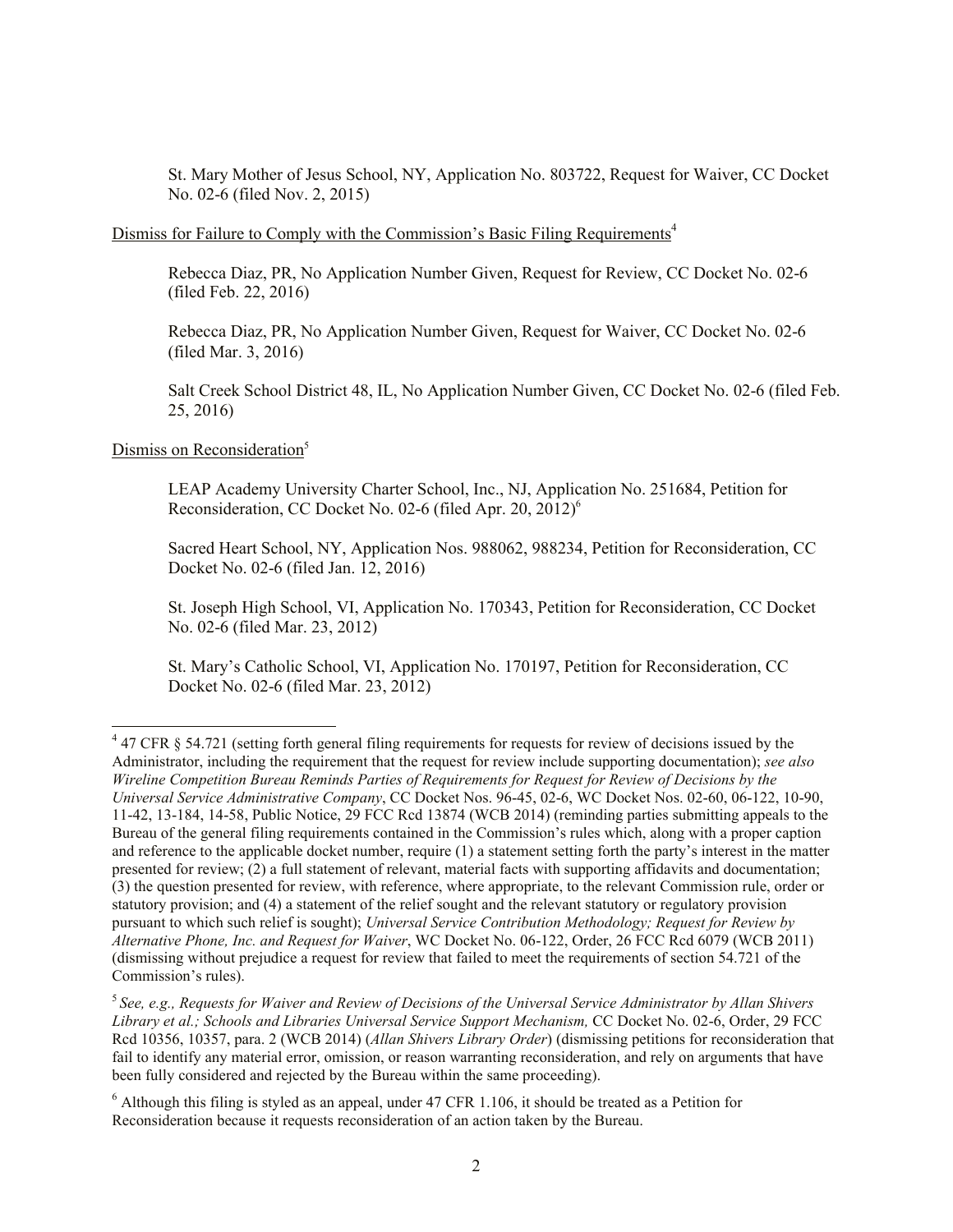St. Patrick Elementary School, VI, Application No. 170405, Petition for Reconsideration, CC Docket No. 02-6 (filed Mar. 23, 2012)

South Brown County Unified School District 430, KS, Application No. 1018216, Petition for Reconsideration, CC Docket No. 02-6 (filed Feb. 22, 2016)

#### Dismiss on Reconsideration – Untimely<sup>7</sup>

St. Elizabeth School, IL, Application No. 188132, Petition for Reconsideration, CC Docket No. 02-6 (filed Aug. 10, 2012)

### Granted<sup>8</sup>

 *Granted on Reconsideration – Late-Filed FCC Form 471 Due to Actions Beyond Its Control*<sup>9</sup>

Madison County School District, KY, Application No. 822447, Petition for Reconsideration, CC Docket No. 02-6 (filed June 18, 2012)

*Granting Additional Time to Respond to USAC's Request for Information*<sup>10</sup>

<sup>8</sup> We remand these applications to USAC and direct USAC to complete its review of the applications, and issue a funding commitment or a denial based on a complete review and analysis, no later than 90 calendar days from the release date of this Public Notice. In remanding these applications to USAC, we make no finding as to the ultimate eligibility of the services or the petitioners' applications. We also waive sections 54.507(d) and 54.514(a) of the Commission's rules and direct USAC to waive any procedural deadline that might be necessary to effectuate our ruling. *See* 47 CFR § 54.507(d) (requiring non-recurring services to be implemented by September 30 following the close of the funding year);  $47 \text{ CFR } \S$  54.514(a) (codifying the invoice filing deadline).

9 *See, e.g., Petition for Reconsideration by Fall River Public School District; School and Libraries Universal Service Support Mechanism*, CC Docket No. 02-6, Order on Reconsideration, 28 FCC Rcd 14650, 14652, para. 4 (WCB 2013) (waiving the Commission's rules where evidence on reconsideration does not support the previous determination); *Requests for Waiver and Review of Decisions of the Universal Service Administrator by Abbotsford School District et al.; Schools and Libraries Universal Service Support Mechanism*, CC Docket No. 02-6, Order, 27 FCC Rcd 15299, 15300, para. 2 (WCB 2012) (granting waiver where the applicant filed within a reasonable period after the close of the filing window despite delays beyond its control).

 7 *See, e.g., Petitions for Reconsideration by Rockwood School District and Yakutat School District; Schools and Libraries Universal Service Support Mechanism*, CC Docket 02-6, Order, 26 FCC Rcd 13004 (WCB 2011) (dismissing two petitions for reconsideration because they were filed more than 30 days after the Bureau's decisions). Although self-identified as an appeal, we treat St. Elizabeth's appeal as a petition for reconsideration because it seeks review of a decision already made by the Bureau. *See* 47 CFR 1.106.We also note that the time for filing an appeal of an adverse decision is 60 days, and USAC's demand payment letter does not restart the 60 day appeal filing period. *See, e.g., Requests for Waiver and/or Review of Decisions of the Universal Service Administrator by Baltimore County Public Schools et al.; Schools and Libraries Universal Service Support Mechanism*, CC Docket No. 02-6, Order, 27 FCC Rcd 9043, 9043-44, para. 1 (2012) (the appeal filing deadline is based on the initial adverse decision date and not the date of subsequent actions taken by USAC).

<sup>10</sup> *See, e.g., Requests for Review of the Decision of the Universal Service Administrator by Alpaugh Unified School District et al.; Schools and Libraries Universal Service Support Mechanism*, CC Docket No. 02-6, Order, 22 FCC Rcd 6035, 6036-37, paras. 4-5 (2007) (granting appeals where applicants demonstrate they submitted information within the USAC-specified time frame).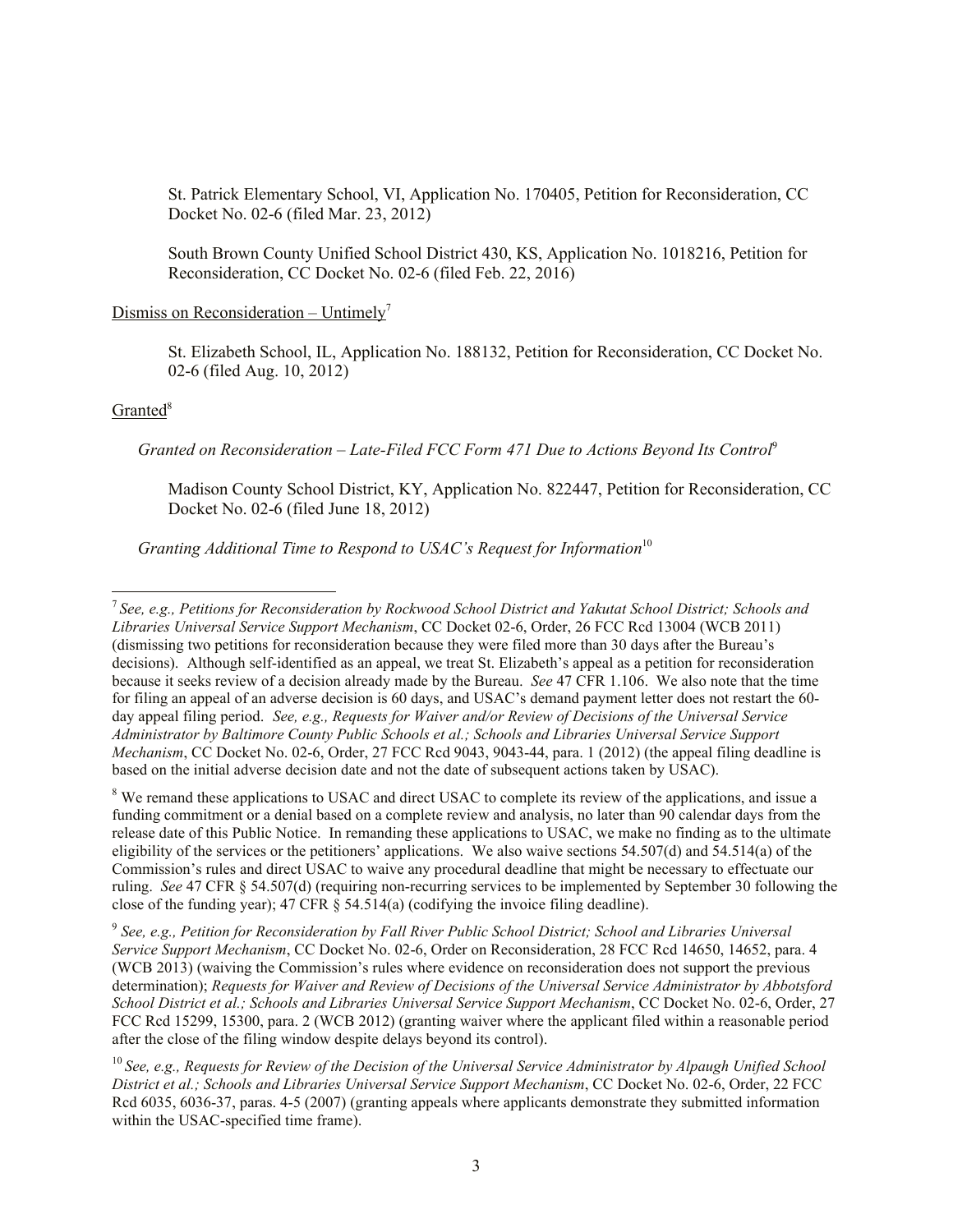Hanover Park Regional, NJ, Application No. 1000899, Request for Review, CC Docket No. 02-6 (filed Mar. 9, 2016)

*Invoice Deadline Extension Requests Less Than 12 Months Late*<sup>11</sup>

Dougherty County School System, GA, Application No. 811570, Request for Review, CC Docket No. 02-6 (filed Dec. 9, 2015)

 *Late-Filed FCC Form 471 Applications Filed within 14 days of the Close of the Window*<sup>12</sup>

Centralia School District 401, WA, Application Nos. 1008214, 1008194, 1008204, Request for Waiver, CC Docket 02-6 (filed Dec. 7, 2015)

Late Filed FCC Form 471 Certifications<sup>13</sup>

 $\overline{a}$ 

Congregation Yeshiva Kinyan Torah, NY, Application No. 1048345, Request for Waiver, CC Docket 02-6 (filed Nov. 12, 2015)

 *Ministerial and/or Clerical Errors – FCC Form 471*<sup>14</sup>

Burns Flat-Dill City District 10, OK, Application No. 1048829, Request for Review, CC Docket No. 02-6 (filed Mar. 2, 2016)

Vantage J V S D, OH, Application No. 1024232, Request for Waiver and Review, CC Docket

<sup>12</sup> *See, e.g.*, *Requests for Waiver and Review of Decisions of the Universal Service Administrator by Academy of Math and Science et al.; Schools and Libraries Universal Service Support Mechanism*, CC Docket No. 02-6, Order, 25 FCC Rcd 9256, 9259, para. 8 (2010) (*Academy of Math and Science Order*) (finding special circumstances exist to justify granting waiver requests where, for example, petitioners filed their FCC Forms 471 within 14 days after the FCC Form 471 filing window deadline).

<sup>13</sup> *See, e.g., Allan Shivers Library Order*, 29 FCC Rcd at 10357, para. 1 & n.7 (granting waivers for applications filed within 14 days of the close of the filing window, except for the related certification).

<sup>11</sup> *See, e.g.*, *Requests for Review of the Decisions of the Universal Service Administrator by Canon-McMillan School District et al.; Schools and Libraries Universal Service Support Mechanism*, CC Docket No. 02-6, Order, 23 FCC Rcd 15555, 15558, para. 6 (WCB 2008) (granting relief to petitioners demonstrating good faith in complying with the invoicing deadline); *Modernizing the E-rate Program for Schools and Libraries,* WC Docket No. 13-184, Order and Further Notice of Proposed Rulemaking, 29 FCC Rcd 8870, 8967, para. 242 (2014) (directing the Bureau and USAC to consider whether late invoice requests from funding years prior to 2014 were made in good faith and within a reasonable period of time after the services were provided, or whether other extraordinary circumstances exist that support an extension).

<sup>14</sup> *See, e.g., Requests for Waiver and Review of Decisions of the Universal Service Administrator by Ann Arbor Public Schools et al.*; *Schools and Libraries Universal Service Support Mechanism*, CC Docket No. 02-6, Order, 25 FCC Rcd 17319, 17320, para. 2 & nn.9 & 11 (WCB 2010) (permitting applicants to correct an inaccurately entered date and a mathematical error). Consistent with precedent, we also find good cause exists to waive sections 54.720(a) and (b) of the Commission's rules, which require that petitioners file their appeals within 60 days of an adverse USAC decision. *See, e.g., Requests for Waiver and Review of Decisions of the Universal Service Administrator by Assabet Valley Regional Vocational District, Schools and Libraries Universal Service Support Mechanism,* CC Docket No. 02-6, Order, 27 FCC Rcd 1924, 1924, para. 1 & n.4 (WCB 2012) (*Assabet Valley Regional Vocational District Order*) (waiving the filing deadline for petitioner that filed its appeal within a reasonable period of time after actual notice of a clerical error).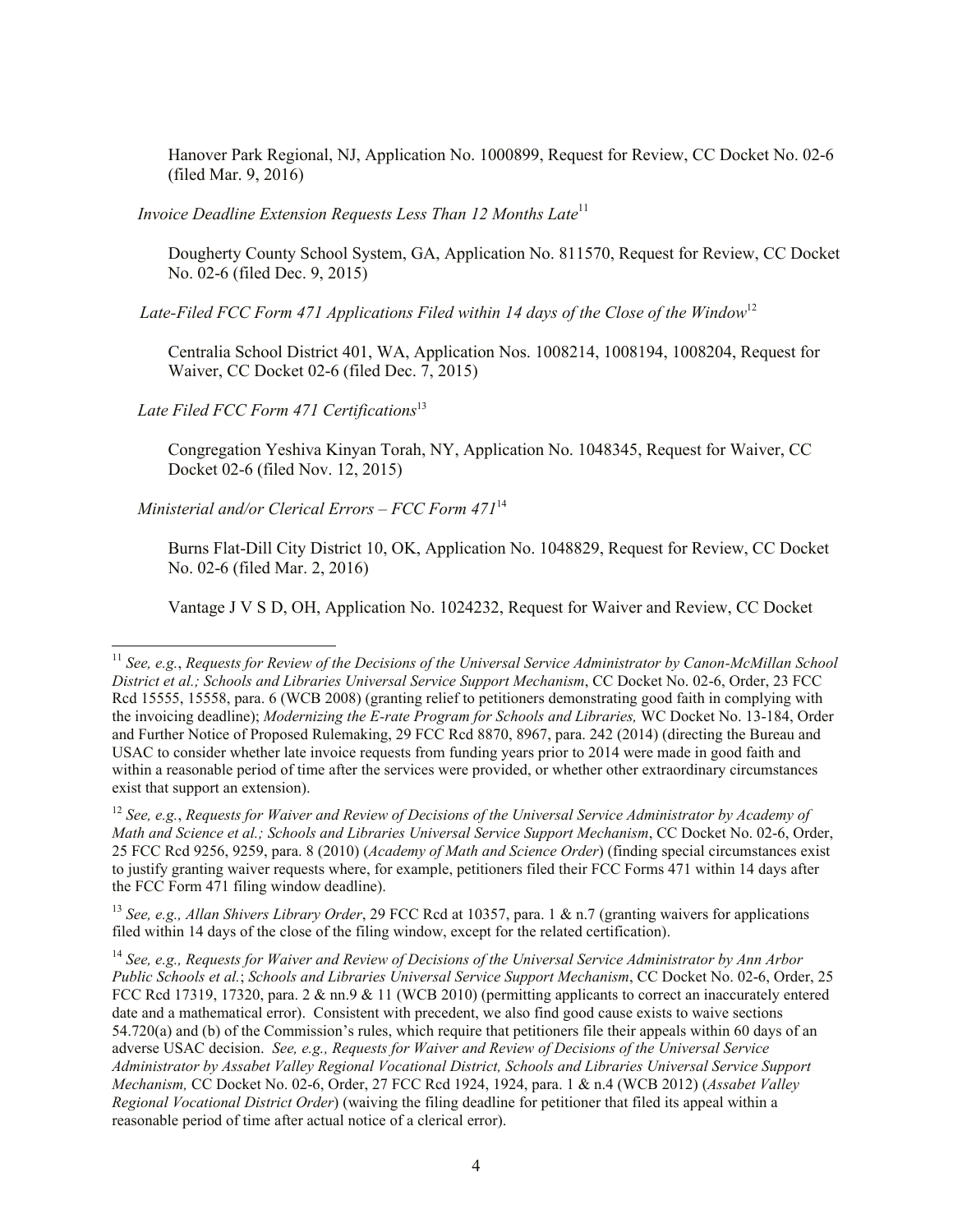No. 02-6 (filed Jan. 5, 2016)

## *Signed Contract Requirement*<sup>15</sup>

 $\overline{\phantom{a}}$ 

Southwest Dubois County School Corporation, IN, Application No. 1040316, Request for Review, CC Docket No. 02-6 (Nov. 20, 2015)

# *Violation of the Competitive Bidding 28-Day Rule*<sup>16</sup>

Platte Valley School District R. E. 7, CO, Application No. 752953, FRN 2041247, Request for Review and/or Waiver, CC Docket No. 02-6 (June  $11, 2012$ )<sup>17</sup>

Platte Valley School District R. E. 7, CO, Application No. 752953, FRN 2041261, Request for Review and/or Waiver, CC Docket No. 02-6 (June  $11, 2012$ )<sup>18</sup>

<sup>15</sup> *See, e.g., Requests for Review and/or Waiver of the Decisions of the Universal Service Administrator by Amphitheater Unified School District 10 et al.; Schools and Libraries Universal Service Support Mechanism*, CC Docket No. 02-6, Order, 28 FCC Rcd 7536, 7536-37, para. 2 (WCB 2013) (granting waivers of the signed contract requirement in instances where applicants demonstrated they had legally binding agreements in place prior to filing their FCC Form 471 applications); *Requests for Waiver of the Decision of the Universal Service Administrator by Adams County School District 14 et al.; Schools and Libraries Universal Service Support Mechanism*, CC Docket No. 02-6, Order, 22 FCC Rcd 6019, 6022-23, paras. 8-9 (2007) (granting a waiver of the Commission's signed contract rules for applicants with some sort of agreement in place but signing the actual contract with their service providers shortly after submitting their FCC Form 471).

<sup>16</sup> *See, e.g., Application for Review of the Decision of the Universal Service Administrator by Aberdeen School District et al.; Schools and Libraries Universal Service Support Mechanism*, CC Docket No. 02-6, Order, 22 FCC Rcd 8757 (2007) (granting waivers of violations of the 28-day rule when the applicants missed the deadline by only one to three days, thereby allowing their requests for services to be competitively bid for a meaningful period of time, and there was no evidence of waste, fraud or abuse).

 $17$  We also find that good cause exists to waive the Commission's signed contract requirement, because the record demonstrates that there was a legally binding agreement in place at the time the petitioner filed its FCC Form 471. *See supra* note 15.

<sup>&</sup>lt;sup>18</sup> We also find that good cause exists to waive two other Commission rules. First, we waive the Commission's signed contract requirement, because the record demonstrates that there was a legally binding agreement in place at the time the petitioner filed its FCC Form 471. *See supra* note 15. We also waive the requirement that price be the primary factor in petitioner's vendor selection process because the petitioner selected the lowest costing provider. *See infra* note 19. Finally, we find that the petitioner's FCC Form 470 provided sufficient information in its request for Internet Access to enable service providers to formulate a responsive bid, which included Firewall Services and Support. *See, e.g., Request for Review of the Decision of the Universal Service Administrator by Ysleta Independent School District*, CC Docket No. 02-6, Order, 18 FCC Rcd 26407, 26410, para. 7 (2003) (*Ysleta Independent School District Order*) (requiring FCC Forms 470 "to describe the services that the schools and libraries seek to purchase in sufficient detail to enable potential providers to formulate bids").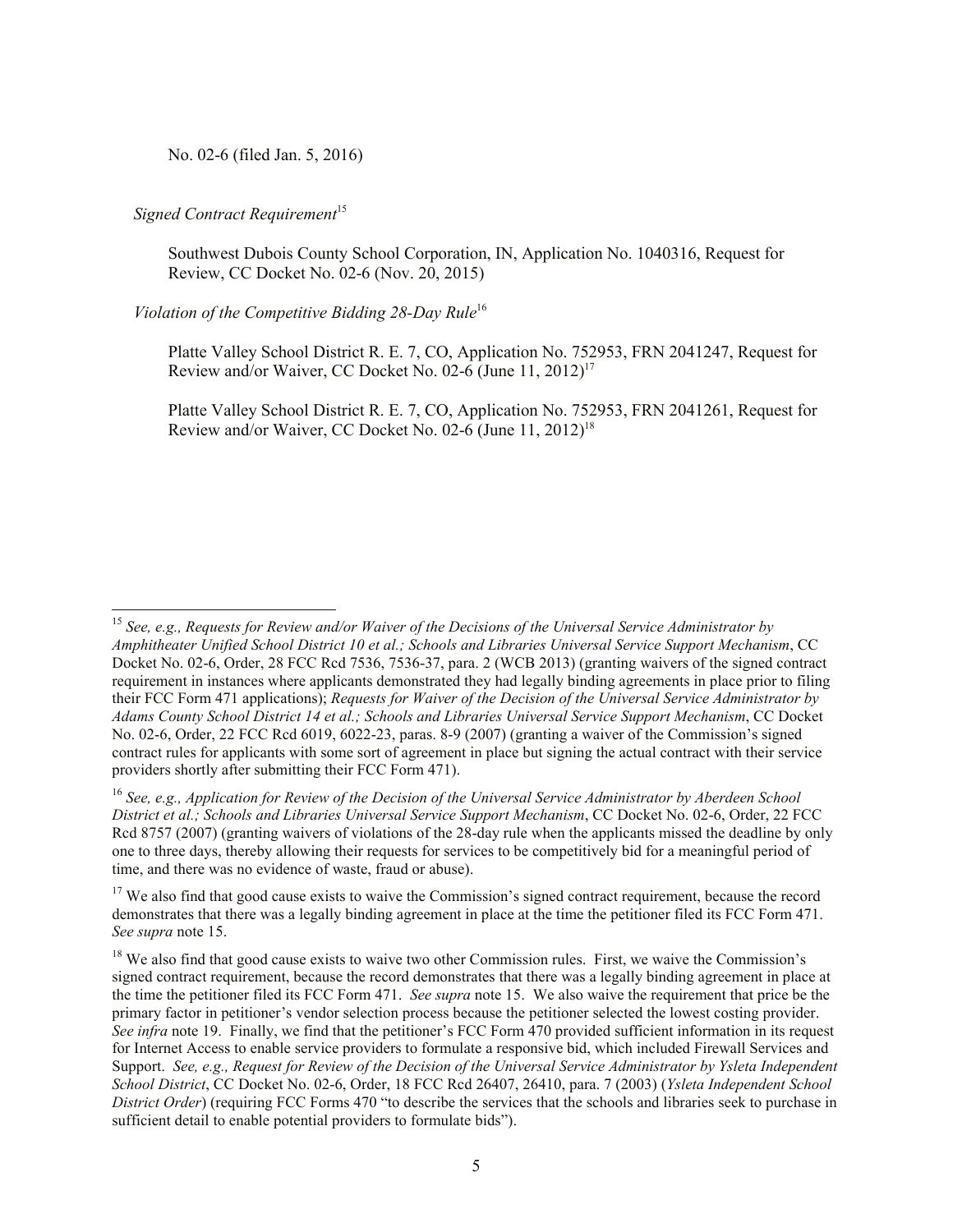*Waiver of Price as Primary Factor Requirement: Applicant Selected Lowest-price Solution*<sup>19</sup>

Terra Bella Union Elementary School District, CA, Application No. 926927, Request for Waiver, CC Docket No. 02-6 (filed Dec. 31, 2014)<sup>20</sup>

### Partially Granted

 $\overline{a}$ 

#### *Allowing Deduction of Ineligible Costs*<sup>21</sup>

Fauquier County Public Schools, VA, Application No. 824477, Request for Review or Waiver, CC Docket No. 02-6 (filed Feb. 11, 2013)

Venture Technologies (Holy Names Catholic School), TN, Application No. 859956. Request for Review, CC Docket No. 02-6 (filed Aug. 6, 2013)

Yaak School District #24, MT, Application No. 414325, Request for Review, CC Docket No. 02- 6 (filed Feb. 28, 2005)

<sup>19</sup> *See, e.g., Requests for Review of Decisions of the Universal Service Administrator by Allendale County School District et al.; Schools and Libraries Universal Service Support Mechanism*, CC Docket No. 02-6, Order, 26 FCC Rcd 6109, 6115-17, paras. 10-12 (WCB 2011) (waiving the requirement that an applicant be able to demonstrate that it used price as the primary factor in vendor selection when the applicant selected the lowest priced option and there was no evidence of waste, fraud or abuse).

 $20$  Consistent with precedent, we also find good cause exists to waive section 54.720(a) of the Commission's rules, which requires that petitioners file their appeals within 60 days of an adverse USAC decision, for Terra Bella Union Elementary School District. *See, e.g., Requests for Review and/or Waiver of Decisions of the Universal Service Administrator by ABC Unified School District et al.; Schools and Libraries Universal Service Support Mechanism*, CC Docket No. 02-6, Order, 26 FCC Rcd 11019, 11019, para. 2 (WCB 2011) (granting waivers of filing deadline for appeals because petitioners submitted their appeals to the Commission within a reasonable period of time after receiving actual notice of USAC's adverse decision).

<sup>21</sup> *See, e.g.*, *Requests for Review of the Decisions of the Universal Service Administrator by Aiken County Public Schools et al.; Schools and Libraries Universal Service Support Mechanism*, CC Docket No. 02-6, Order, 22 FCC Rcd 8735, 8737-40, paras. 6, 9-10 (2007); *Requests for Review of Decisions of the Universal Service Administrator by Business Technologies, Inc. et al.; Schools and Libraries Universal Service Support Mechanism*, CC Docket No. 02-6, Order, 25 FCC Rcd 17033 (WCB 2010) (directing USAC to provide applicants with the opportunity to have their funding requests reassessed after they removed ineligible services from their E-rate applications). For these appeals, we direct USAC, with the help of the affected applicants, to review the funding requests or invoices at issue, remove the ineligible costs, and process the eligible portion of the funding requests or eligible portion of an invoice. For example, regarding Yaak School District #24, we direct USAC to remove the costs of an ineligible satellite dish for the funding request but determine eligibility for the remaining portion of the request and process accordingly. For Venture Technologies, the USAC reviewer missed that the applicant included installation services in its Item 21, but also would not have known that "Venture Fixed Fee Services" are installation services or what portion of these services were dedicated to installation of eligible equipment.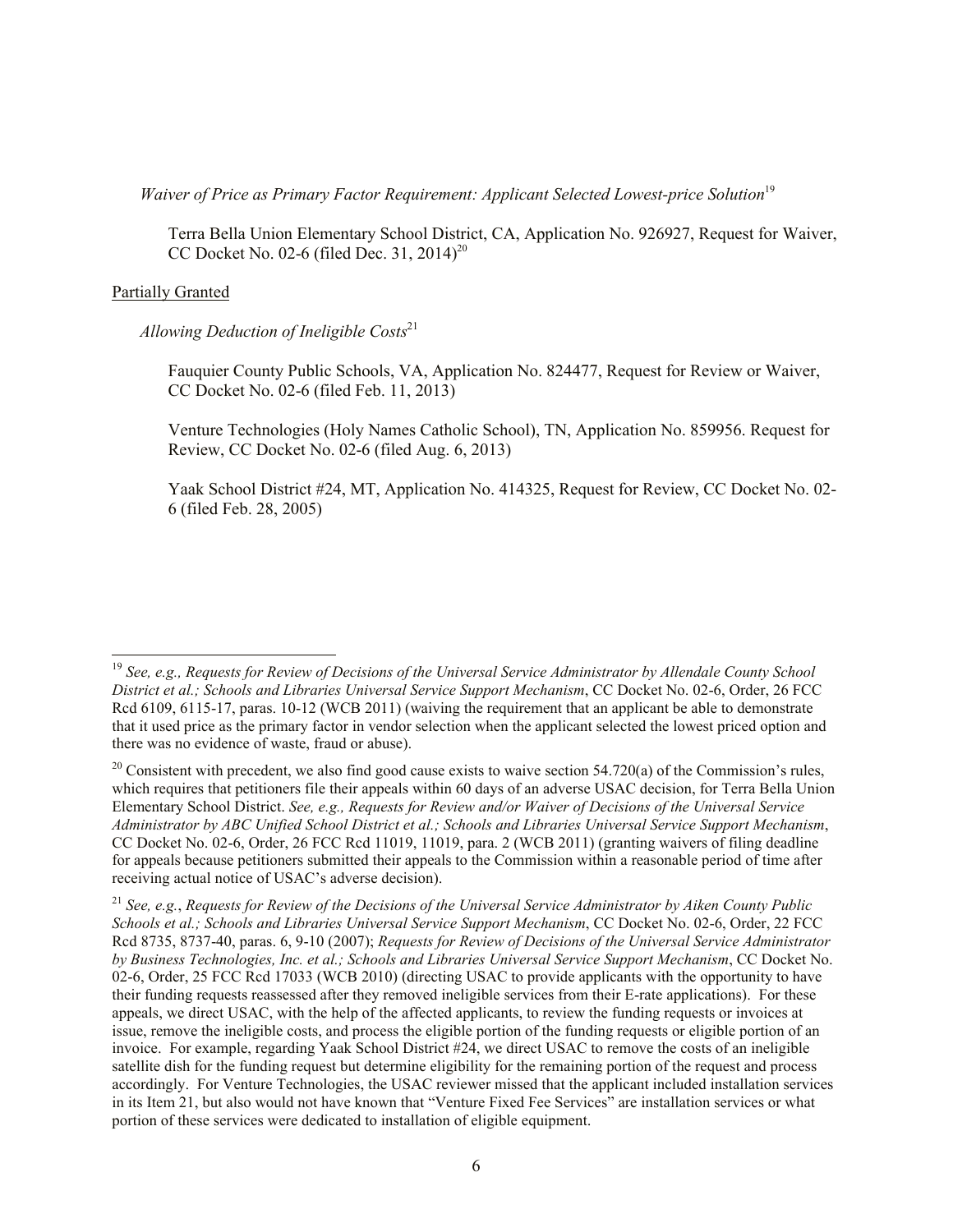# *Eligible Services*<sup>22</sup>

Allegheny Intermediate Unit, PA, Application No. 515150, Request for Review, CC Docket Nos. 96-45 and 02-06 (filed Jan. 24, 2007)

### Denied

 $\overline{\phantom{a}}$ 

### *Discount Calculation*<sup>23</sup>

Stetson School, Application No. 978111, Request for Review, CC Docket No. 02-6 (filed Aug. 25, 2014)

*Duplicative Services*<sup>24</sup>

Minneapolis College Preparatory School, MN, Application No. 989953, Request for Review, CC Docket No. 02-6 (filed Oct. 22, 2015)

Missoula County Public Schools, MT, Application No. 847849, Request for Review, WC Docket No. 13-184 (filed Apr. 20, 2015)

<sup>&</sup>lt;sup>22</sup> Request for Review of the Decision of the Universal Service Administrator by Sprint Nextel (Anaheim City School *District)*; *Schools and Libraries Universal Service Support Mechanism*, CC Docket No. 02-6, Order, 27 FCC Rcd 5720, 5721-22, para. 3 (WCB 2012) (*Anaheim City School District Order*) (determining that wireless Internet access designed for portable devices were eligible in funding year 2006, and directing USAC to reduce petitioner's request by any amount associated with the off-campus use of the wireless Internet services, and by the value of all ineligible equipment, including the costs of the Evolution Data Optimized (EVDO) connection cards). *See also Requests for Waiver and Review of Decisions of the Universal Service Administrator by Aberdeen School District 5 et al.*; *Schools and Libraries Universal Service Support Mechanism*, CC Docket No. 02-6, Order, 27 FCC Rcd 2080 (WCB 2012) (finding that USAC erred in its eligibility determination regarding the services petitioners sought for funding). The record shows that Allegheny Intermediate Unit received 200 air cards with its cellular Internet access service. Consistent with precedent, we direct the applicant and USAC to work together to reduce the value of the air card equipment from the funding request in addition to any costs that can be attributed to off-campus use. *See Anaheim City School District Order*, 27 FCC Rcd at 5721, para. 3.

<sup>23</sup> *See, e.g., Requests for Waiver and Review of Decisions of the Universal Service Administrator by Enterprise City Schools et al.; Schools and Libraries Universal Service Support Mechanism*, CC Docket No. 02-6, Order, 27 FCC Rcd 2372, 2372, para. 1 (WCB 2012) (finding that the applicants did not provide sufficient documentation to support their requested discount rate).

<sup>&</sup>lt;sup>24</sup> See Schools and Libraries Universal Service Support Mechanism, CC Docket No. 02-6, Second Report and Order and Further Notice of Proposed Rulemaking, 18 FCC Rcd 9202, 9209-11, paras. 22-24 (2003) (denying, as unreasonable and not cost effective, requests for E-rate support for services that provide the same functionality for the same population in the same location during the same period of time (duplicative services)).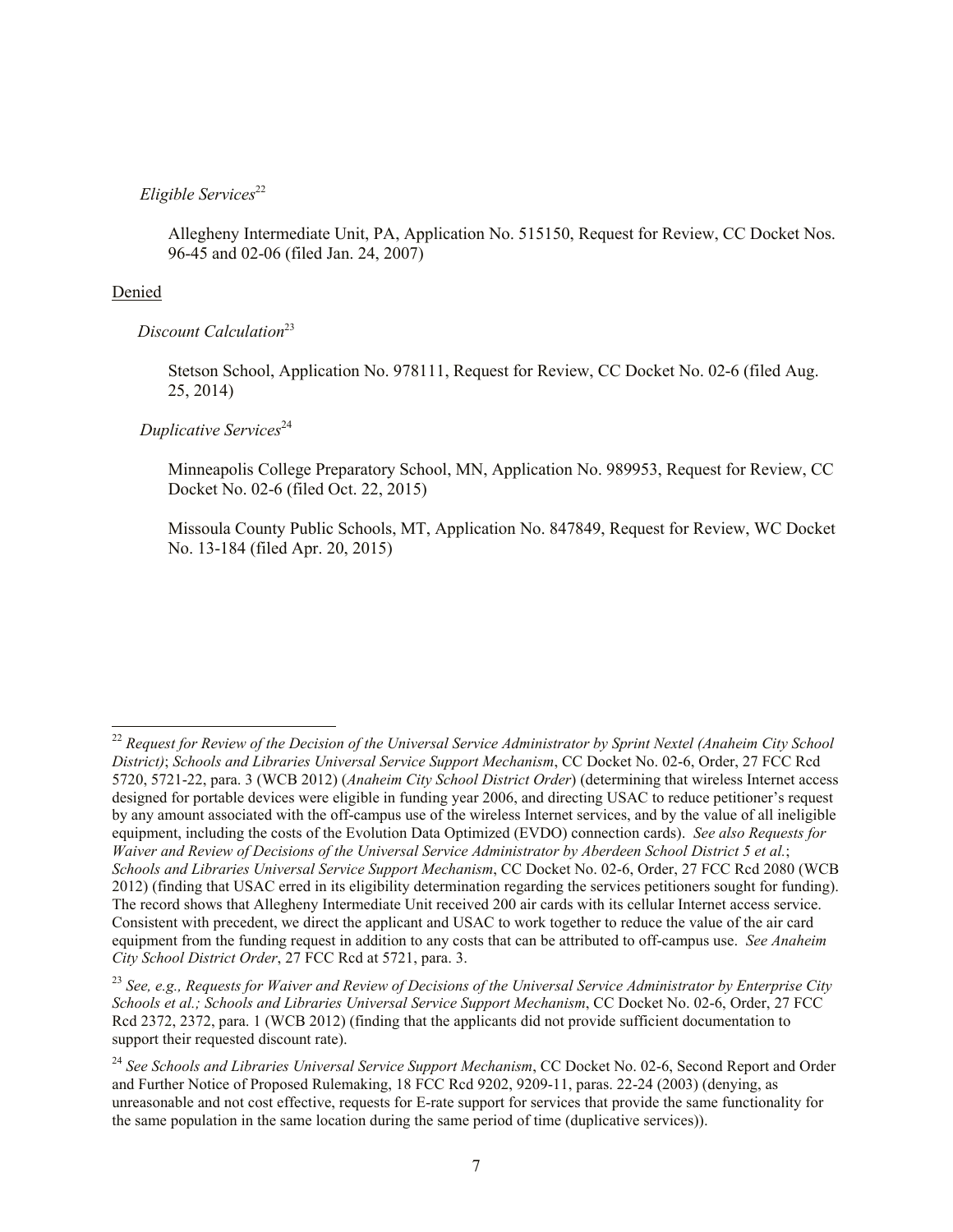*FCC Form 470 with Inadequate Specificity and No Indication of Request for Proposal (RFP) on Services Being Sought*<sup>25</sup>

Robinson School, PR, Application No. 989586, Request for Review, CC Docket No. 02-6 (filed Sept. 18, 2015)

 *Improper Service Provider Involvement in FCC Form 470*<sup>26</sup>

LEAP Academy University Charter School, Inc., NJ, Application No. 251684, Request for Review, CC Docket No. 02-6 (filed Nov. 28, 2006)

*Invoice Deadline Extension Requests Less Than 12 Months Late*<sup>27</sup>

To'Hajiilee-He Community School, NM, Application No. 820017, Request for Review, CC Docket No. 02-6 (filed Feb. 8, 2016)

*Request for Additional Funding Above Funding Cap*<sup>28</sup>

 $\overline{\phantom{a}}$ 

Gallup-McKinley County School District, NM, Application No. 529927, Request for Review, CC Docket No. 02-6 (filed July 19, 2007).

<sup>27</sup> *See, e.g.*, *Requests for Waiver or Review of Decisions of the Universal Service Administrator by Hancock County Library System et al.; Schools and Libraries Universal Service Support Mechanism*, CC Docket No. 02-6, Order, 30 FCC Rcd 4723, 4726-27, para. 10 (WCB 2015) (denying requests for invoice deadline extensions from funding years prior to 2014 less than 12 months late that failed to provide a "reasonable basis" for a substantial delay).

<sup>25</sup> *See, e.g., Ysleta Independent School District Order*, 18 FCC Rcd at 26410, para. 7 (noting that the requirement for a bona fide request for services means that "applicants must submit a list of specified services for which they anticipate they are likely to seek discounts consistent with their technology plans, in order to provide potential bidders with sufficient information on the FCC Form 470, or on an RFP cited in the FCC Form 470, to enable bidders to reasonably determine the needs of the applicant"); *Request for Review of the Decision of the Universal Service Administrator by Washington Unified School District; Schools and Libraries Universal Service Support Mechanism*, CC Docket No. 02-6, Order, 28 FCC Rcd 13746, 13748, paras. 3-5 (WCB 2013) (finding that an applicant violated the Commission's competitive bidding requirements by failing to include sufficient information on its FCC Form 470 to enable prospective service providers to identify and formulate bids).

<sup>26</sup> *See, e.g., Requests for Waiver and Review of Decision of the Universal Service Administrator by Networks and More! Inc. et al.; Schools and Libraries Universal Service Support Mechanism*, CC Docket No. 02-6, Order, 27 FCC Rcd 2564, 2565, para. 2 (WCB 2012) (denying the appeal of LEAP Academy's service provider that was subject to the same commitment adjustment at issue in this appeal after the Commission found that the service provider assisted LEAP Academy with the preparation of its FCC Form 470).

<sup>28</sup> *See, e.g., Request for Review of a Decision of the Universal Service Administrative Company by Houston Independent School District; Federal-State Joint Board on Universal Service, Changes to the Board of Directors of the National Exchange Carrier Association, Inc.,* CC Docket Nos. 96-45, 97-21, Order, 17 FCC Rcd 15151, 15154- 55, paras. 10-11 (WCB 2002) (denying an appeal requesting support for internal connections when the E-rate funding cap did not provide for funding at the petitioner's discount level, even though there were some unused funds reserved for future years).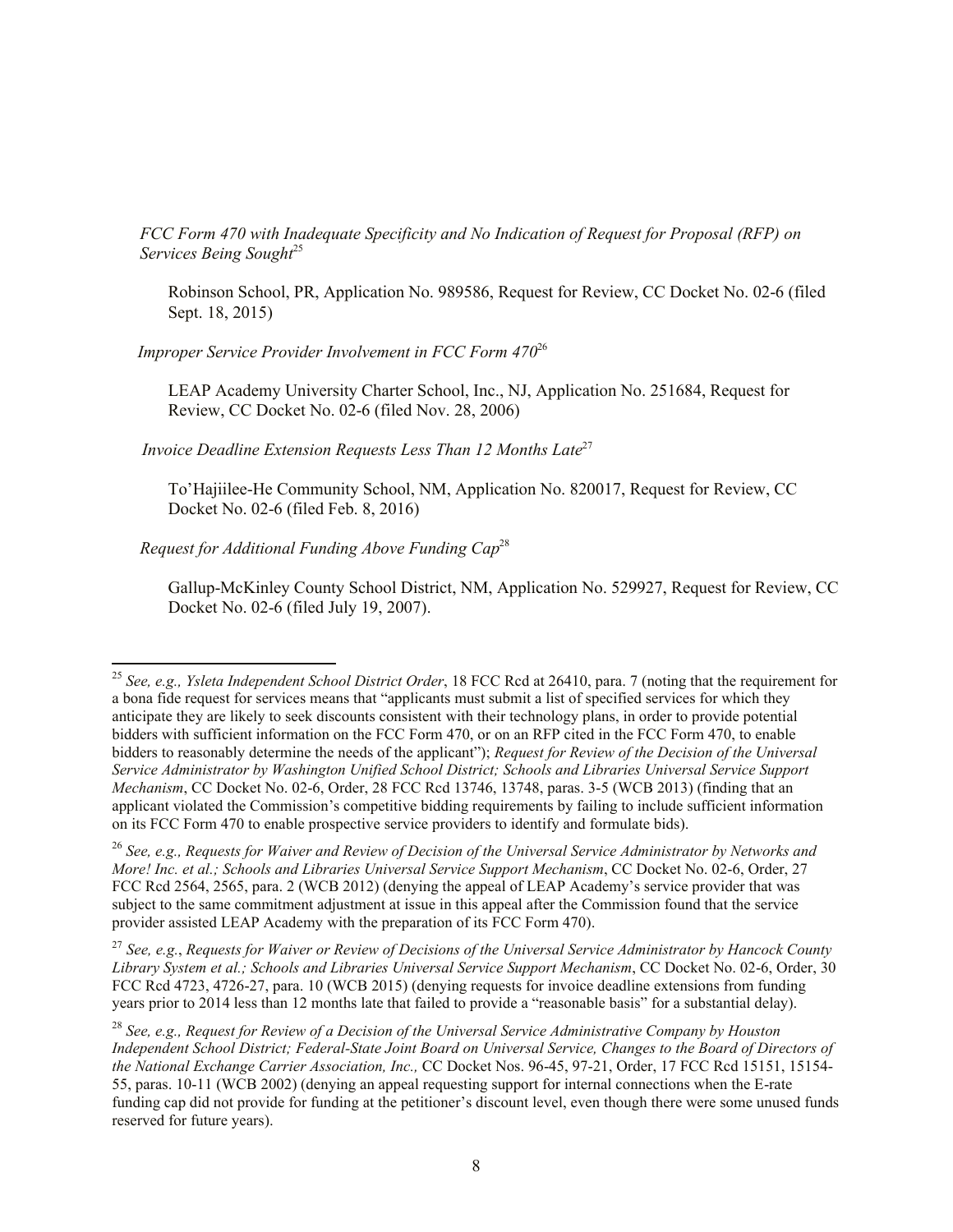Late-Filed FCC Form 471 Applications<sup>29</sup>

Buffalo Academy of Science Charter School, NY, Application No. 1052811, Request for Waiver, CC Docket 02-6 (filed Dec. 1, 2015)

Immaculate Conception School, NJ, Application No. 1054292, Request for Waiver, CC Docket 02-6 (filed Nov. 19, 2015)

Marshfield School District, WI, Application No. 1052975, Request for Waiver, CC Docket 02-6 (filed Nov. 25, 2015)

St. Peter School, RI, Application No. 1052235, Request for Waiver, CC Docket 02-6 (filed Oct. 19, 2015)

Training and Research Foundation, CA, Application No. 1053031, Request for Waiver, CC Docket 02-6 (filed Dec. 11, 2015)

*Ministerial and/or Clerical Errors – FCC Form 471*<sup>30</sup>

Trion City School District, GA, Application No. 1008282, Request for Review and Waiver, CC Docket No. 02-6 (filed Dec. 4, 2015)

West Philadelphia Achievement Charter Elementary, PA, Application No. 1034007, Request for Review and Waiver, CC Docket No. 02-6 (filed Dec. 9, 2015)

 *Untimely Filed Request for Review*<sup>31</sup>

l

Abington Heights School District, PA, Application No. 987720, Request for Review, CC Docket No. 02-6 (filed Mar. 3, 2016)

Jupiter Christian School, FL, Application No. 1024261, Request for Review, CC Docket No. 02-6 (filed Feb. 25, 2016)

Kirkwood School District R7, MO, Application No. 966657, Request for Review, CC Docket No. 02-6 (filed Feb. 25, 2016)

Long Island Lutheran Day School at St. Paul's, NY, Application No. 1021581, Request for Review, CC Docket No. 02-6 (filed Feb. 25, 2016)

<sup>29</sup> *See, e.g., Academy of Math and Science Order*, 25 FCC Rcd at 9259, para. 8 (denying waivers of the FCC Form 471 filing window deadline where petitioners failed to present special circumstances justifying waiver of our rules).

<sup>30</sup> *See, e.g.*, *Assabet Valley Regional Vocational District Order*, 27 FCC Rcd at 1925, para. 1 (finding petitioners had not demonstrated good cause to justify waivers permitting changes to the applicants' E-rate applications).

<sup>31</sup> *See, e.g.*, *Requests for Review of Decisions of the Universal Service Administrator by Agra Public Schools I-134 et al.; Schools and Libraries Universal Service Support Mechanism*, CC Docket No. 02-6, Order, 25 FCC Rcd 5684 (WCB 2010); *Requests for Waiver or Review of Decisions of the Universal Service Administrator by Bound Brook School District et al.; Schools and Libraries Universal Service Support Mechanism*, CC Docket No. 02-6, Order, 29 FCC Rcd 5823 (WCB 2014) (denying appeals on the grounds that the petitioners failed to submit their appeals either to the Commission or to USAC within 60 days, as required by the Commission's rules, and did not show special circumstances necessary for the Commission to waive the deadline).